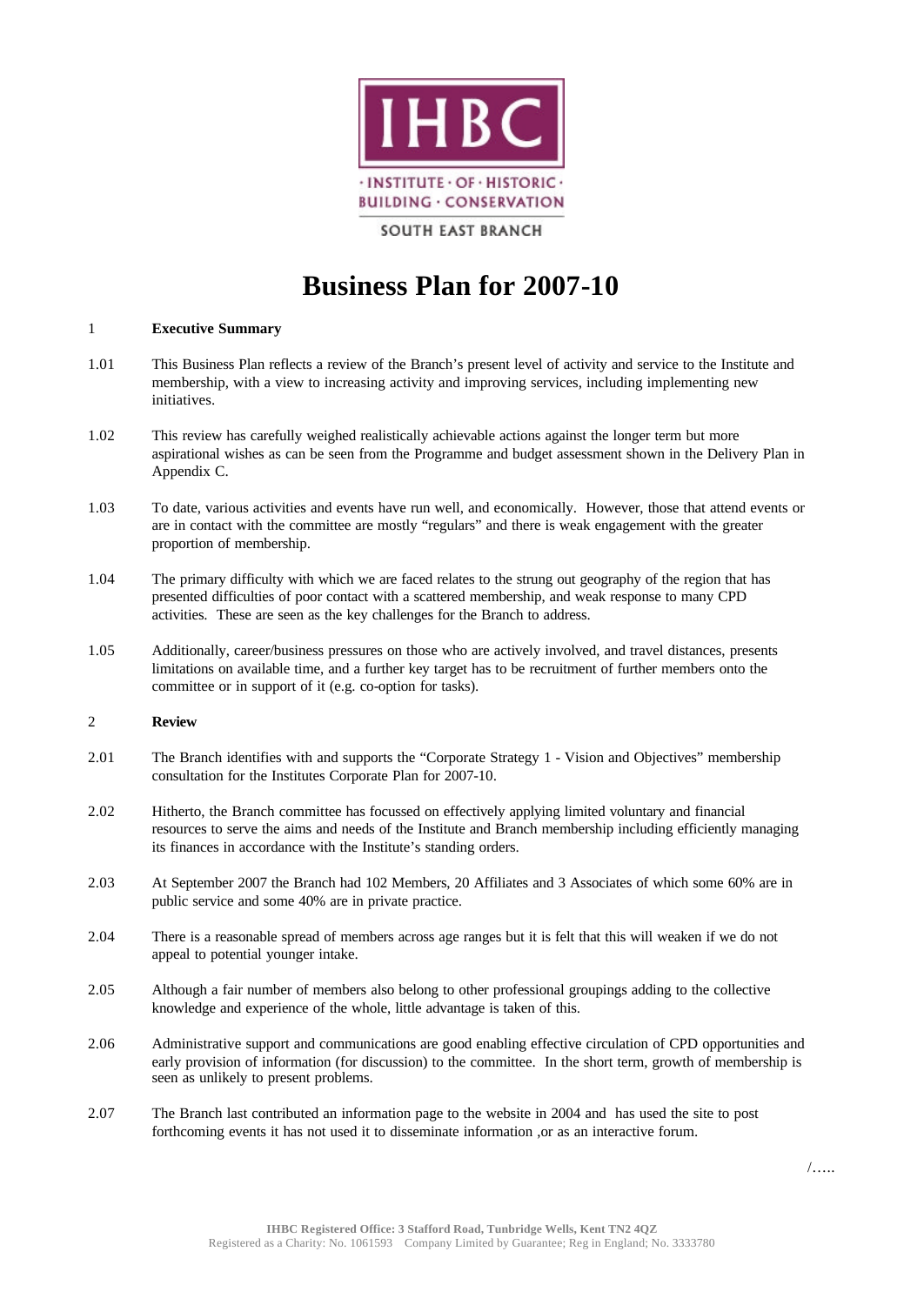# **Review** (cont)

- 2.08 Whilst current finances are adequate for the present level of activity, our aspirations for improvement will be dependent on that which can be reasonably afforded by the Institute.
- 2.09 The Branch committee has thus far been able to contribute with difficulty to consultations within the Institute but without much interest or support from membership. It is considered that the somewhat strung out nature of the region and poor lateral travel routes present cost and time issues that will always work against even the most stimulating of CPD opportunities, as attendances have demonstrated.
- 2.10 It is likely that the focus of many in the Branch area in public service that in the medium term the individual needs of members focuses on sustaining their careers rather than the greater good of the sector (survival) and that the profile of the historic environment can only be raised by the Institute (and other bodies) in a national drive with the Branches contributing to that process, rather than on a purely regional basis. This, therefore, falls outside the scope of this plan for the immediate future.
- 2.11 The extent to which the branch can fulfil training needs (including networking/engagement with membership) is limited by the status of many local authority members being relatively low in the LPA hierarchy which means that relevance is all important when deciding if time can be spent on training or attendance/involvement.
- 2.12 It is recognised that the Branch cannot itself meet all of its membership's CPD requirements, necessitating members needing to look to supplement their CPD needs by events organised by other bodies.
- 2.13 Little is known of the views of membership due to the low level of response to meetings (opportunities to meet).
- 2.14 A brief summary of the strengths, weaknesses, opportunities and threats presented to the Institute and this Branch (including membership) are outlined in the Market Analysis set out in Appendix A.
- 2.15 The resources available to the Branch are summarised in Appendix B.

### 3 **Objectives**

- 3.01 At a minimum, maintain the present level of service and efficiency as per item 2.02.
- 3.02 Secure means of achieving greater engagement with membership generally so that the Institute and this Branch committee can better represent their concerns, and to improve our knowledge of the membership.
- 3.03 Support the preceding item by ensuring more CPD opportunities (even if this necessitates repeating events in different areas), so that more members see the Branch as a primary source for their CPD needs.
- 3.04 By dissemination of information, encourage greater/wider input to debate on matters of County, RDA and similar policy initiatives and consultations.
- 3.05 By dissemination of information, encourage greater membership response and contributions to the Institute and its policies, and initiatives.
- 3.06 Seek opportunities to increase the influence of the Institute in the historic environment and the regard in which it is held.
- 3.07 Encourage others involved with the Historic Environment to join the Institute.
- 3.06 Seek opportunities to increase the influence of the Institute in the historic environment and the regard in which it is held.
- 3.07 Encourage others involved with the Historic Environment to join the Institute.